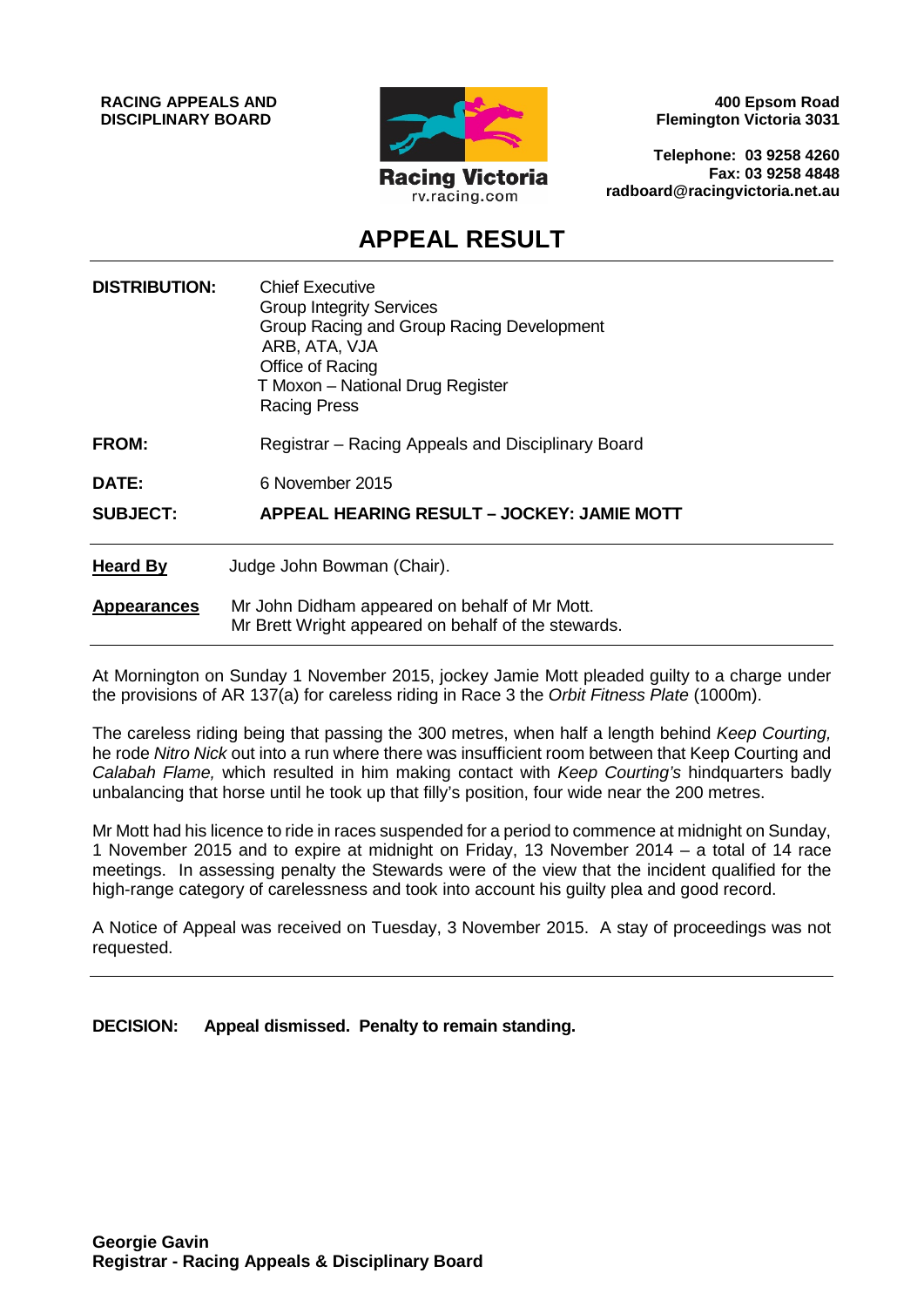# **TRANSCRIPT OF PROCEEDINGS**

## **RACING APPEALS AND DISCIPLINARY BOARD**

\_\_\_\_\_\_\_\_\_\_\_\_\_\_\_\_\_\_\_\_\_\_\_\_\_\_\_\_\_\_\_\_\_\_\_\_\_\_\_\_\_\_\_\_\_\_\_\_\_\_\_\_\_\_\_\_\_\_\_\_\_\_\_

#### **HIS HONOUR JUDGE J. BOWMAN, Chairman**

#### **EXTRACT OF PROCEEDINGS**

**DECISION**

### **IN THE MATTER OF THE ORBIT FITNESS PLATE OVER 1000 METRES AT MORNINGTON ON 1/11/15**

**JOCKEY: JAMIE MOTT**

#### **MELBOURNE**

#### **FRIDAY, 6 NOVEMBER 2015**

MR B. WRIGHT appeared on behalf of the RVL Stewards

MR J. DIDHAM appeared on behalf of the Appellant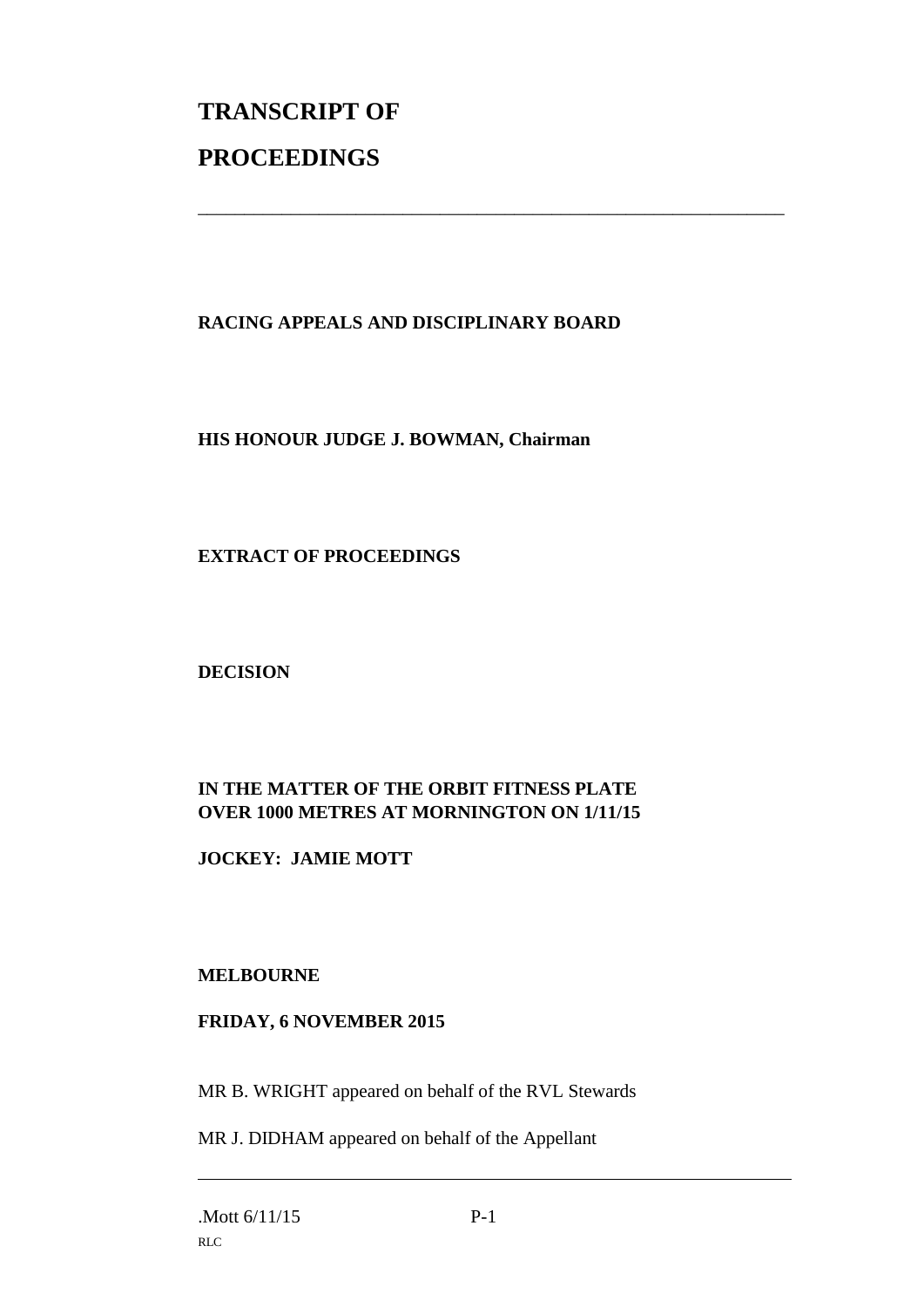CHAIRMAN: On Sunday, 1 November 2015, the Stewards suspended Jamie Mott for a period of 14 meetings commencing at midnight, 1 November. The appeal is against the severity of this penalty. Mr Wright, on behalf of the Stewards, showed video of the incident which basically occurred at the turn into the straight. Mr Mott effectively forced a run between a horse ridden by Jason Benbow and one ridden by Luke Currie.

The Stewards' case is that whilst there may earlier have been a run partly caused by Benbow's mount, a first starter, drifting or hanging out, that run had closed due to Benbow straightening his horse before Mr Mott had arrived. It is alleged that Mr Mott then forced a run, bumping the hindquarters of Benbow's horse.

The Stewards considered the level of carelessness to be high. Mr Didham, for Mr Mott, argued that Nitro Nick, Mr Mott's mount, was going particularly well. Indeed, it went on to win the race. Benbow had moved out, presenting the run. Nitro Nick was ridden forward, moving out past one horse in order to obtain the run. The run closed when there was little else Mr Mott could do, save for checking severely or running into the back of Currie's mount which had complicated the situation by moving out a short distance.

Mr Didham argued that Benbow was able to continue riding his horse and was in no danger. Overall, Mr Didham submitted that the level of carelessness was low and that the penalty should be reduced accordingly.